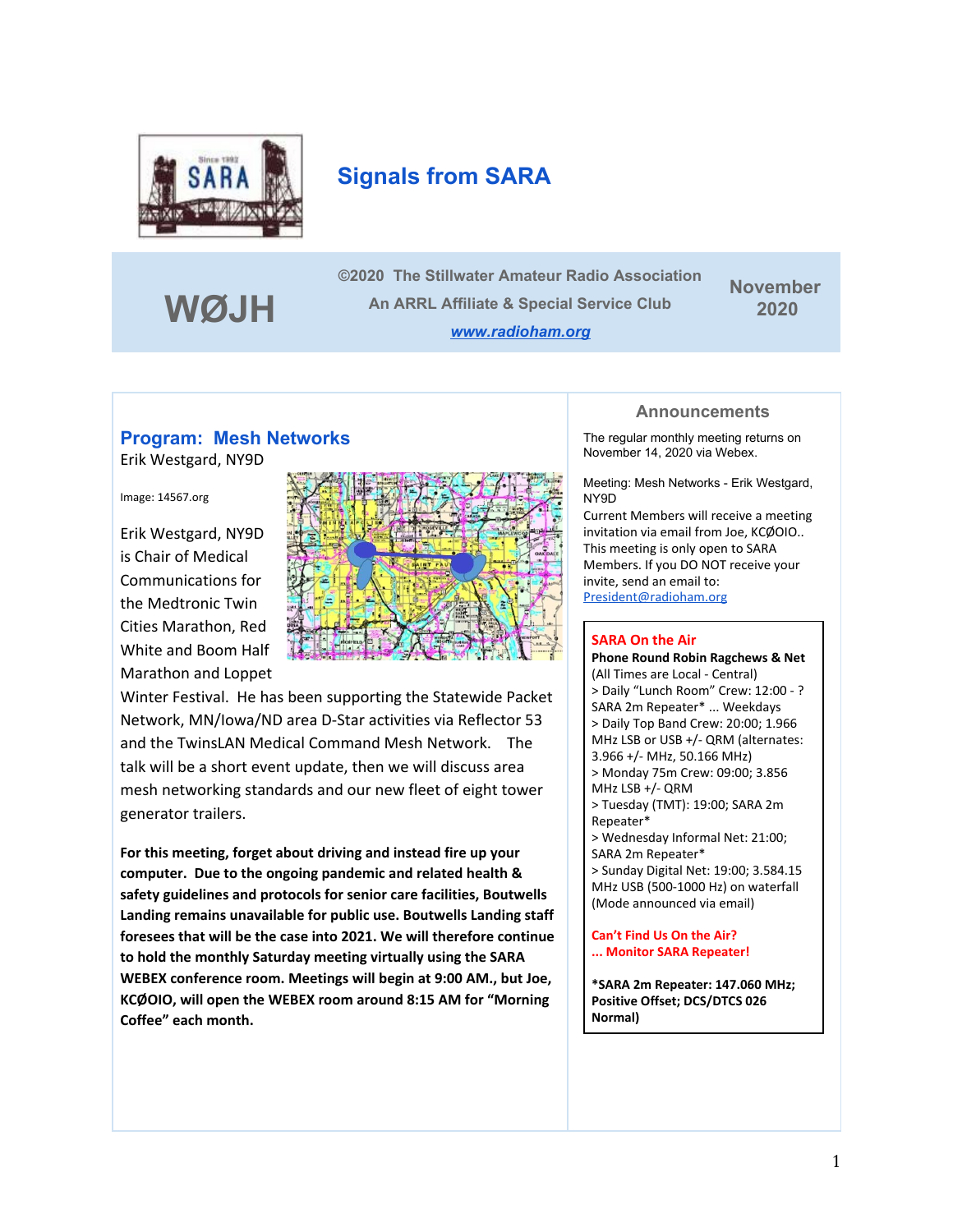## **Ham Radio - A New Internet Avenue**

Collin D O'Connor, KEØIYN

Many folks in ham radio are aware of digital radio. Whether it's digital transmission protocols like DMR or Fusion to digitally encode audio, analog transmissions of digital signals like APRS or SSTV, or even digital transmissions of digital signals over the air like FT8 or PSK-31. And of course there's things like Winlink to send email over the air.

But what if there was more? What if you could do more without having to have special software or a bunch of crazy hardware, just plug in a computer and go?

That's what New Packet Radio is here to do.

New Packet Radio is an answer to the changing of technology. New Packet Radio is the creation and brainchild of a French ham, Guillaume, F4HDK. This tech is built to use 2m or 70cm frequencies with a special modem with completely open source firmware and hardware. This modem transforms standard internet speak, what's referred to as the TCP/IP stack that's used to make the internet and networking work, into digital audio signals. This can then be decoded to deliver content like web pages, images, email, and more over the amateur bands.



It works by plugging your computer's network cable in one side, and then having an antenna on the other. (Though, the creator does recommend using a 2m or 70cm amplifier.) With two nodes, one acts as a master, which can have servers, deploys 'IP address' referencing, and so on which allows for using a standard web browser like Chrome or Firefox or Microsoft Edge to access content. There is no encryption, which makes it legal for ham use, and can achieve speeds up to 500kbps, which is quite fast compared to other methods!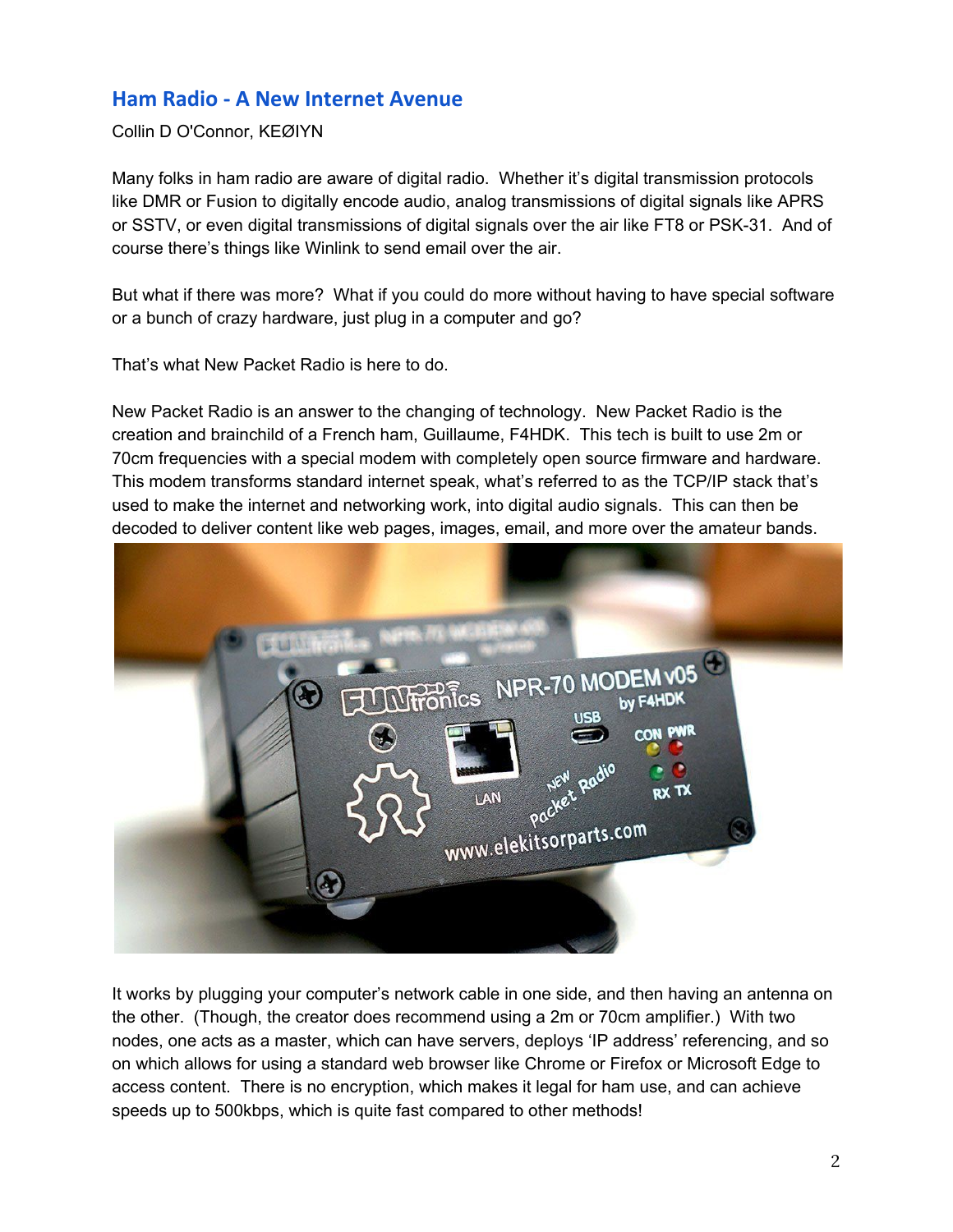The uses of this could be quite large. For example, a simple network of these could create a second 'internet' with entirely free, non-encrypted content. For example, a message board could be created for hams to talk. A weather node could be put up to provide distributed measurements. It could be used to quickly and easily set up servers and computers for ARES deployments in emergencies over distance. It's not the kind of thing you'd want to use video or audio over (and let's be honest, it's easier to just use a standard radio for audio!) but for anything digital it has definite potential.



The biggest downside to the technology is a few limitations on band items in the US, the need to set one up as a master and have another to be the endpoint receiver, and ensuring you aren't sending encrypted content. But the entry cost is low as an amplifier and the modem unit can both be had for a combined total of about \$225, and all that's needed otherwise is a computer and antenna and power. AREDN communities have expressed great interest in its use in mesh networks, and it lends itself well to such setups. Maybe this is a thing for SARA to begin looking at as a project to test and deploy. As an apartment bound ham my options are limited right now, but this is definitely on my radar as a future purchase for my shack.

New Packet Radio is a new horizon for digital technology with amateur radio. And one that we should definitely keep an eye on for exciting new developments!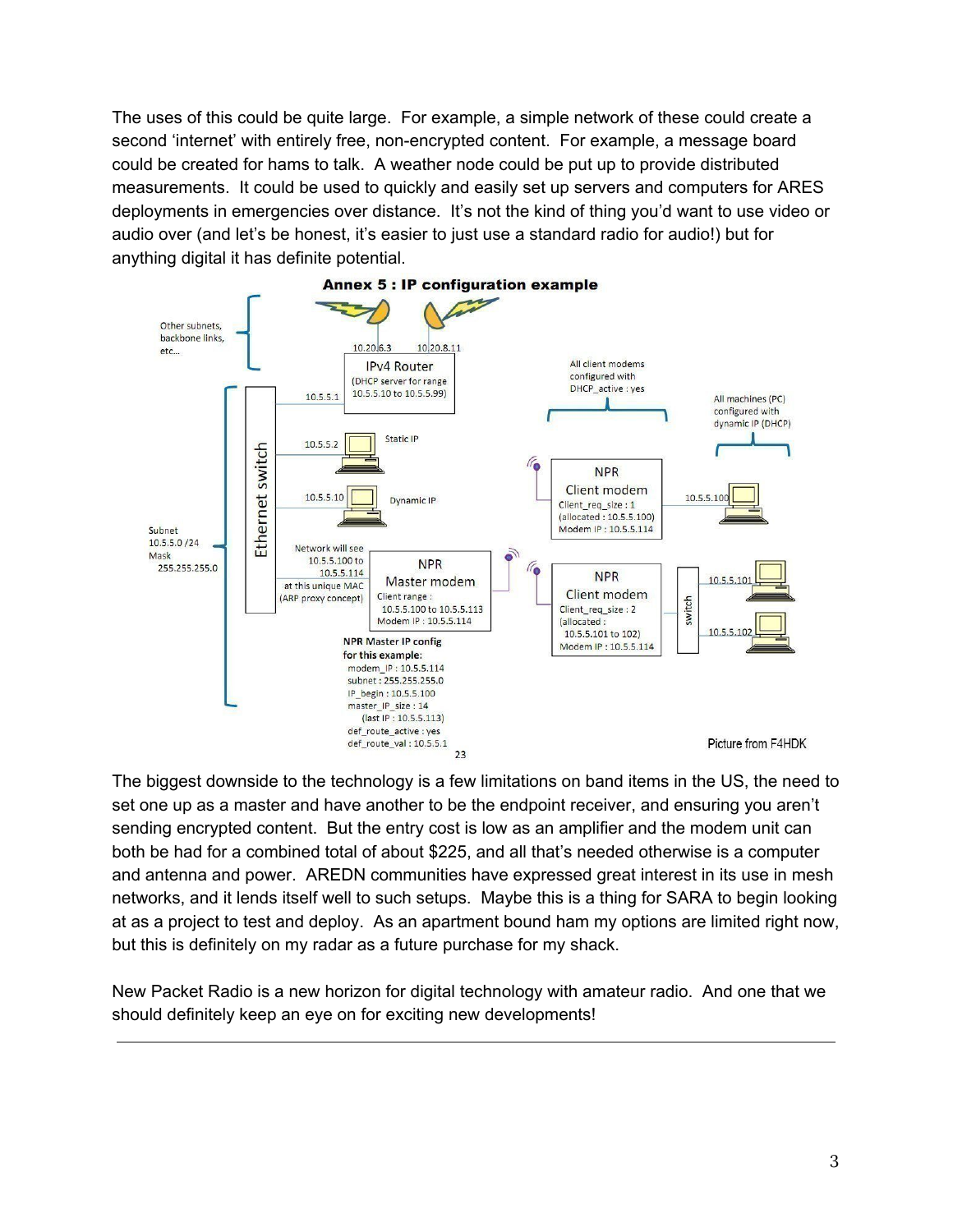# **Bandwidth from the President**

Greetings from my shack, de Joe KCØOIO.

As the end of the year 2020 draws near, we begin to look forward to next year. I am sure we are all hoping for a better year! 2020 has been challenging, and trying, for any

organization to navigate. I believe SARA has adapted well, and therefore remains strong and viable in spite of the challenges of the year.

As we do every year, November becomes a time for our association to ponder its future governance. Nominations of officers will take place in December per our By-Laws and elections will be held during the January 2021 meeting. The offices of President, Vice President, Secretary, and Treasurer are elected annually. The office of Director, of which we have 2, is alternating 2-year terms, with one seat up for election each year. The director elected in January will serve through 2022. For the record, I am willing to continue to serve as your president.

We had been holding Technical Topic Thursdays on a fairly regular basis over the summer. After a break to accommodate the Technician class, we're bringing it back on a monthly basis. There is quite a list of topic suggestions compiled that we'd like to develop further. To keep the program going, I need someone to step up and take the lead on organizing the schedule and presenters. I find that a lot of my "radio" time is spent taking care of SARA stuff at the sacrifice of getting on the air. I would appreciate someone stepping up to ease the load on my shoulders by taking on this task.

By the time you read this, we'll have wrapped up the 16th Annual Remembering the Edmund Fitzgerald Special Event. It will have been an interesting weekend as we operated from our home stations. Many thanks to all who organized and participated in the weekend event.

The November monthly Saturday meeting will be held virtually using the SARA WEBEX conference room. Meetings will begin at 9:00 AM. I intend to open the WEBEX room around 8:15 AM for "Morning Coffee" social gathering.

The meeting program will feature Erik Westgard NY9D with a short update on communications support for local major running (marathon) and ski (Loppet Winter Festival) events and the unique trailer mobile mesh network. I've seen a preview and this will be an interesting and intriguing presentation.

I wish you all well. Stay Safe – Stay Healthy!

73 es CUL de KCØOIO

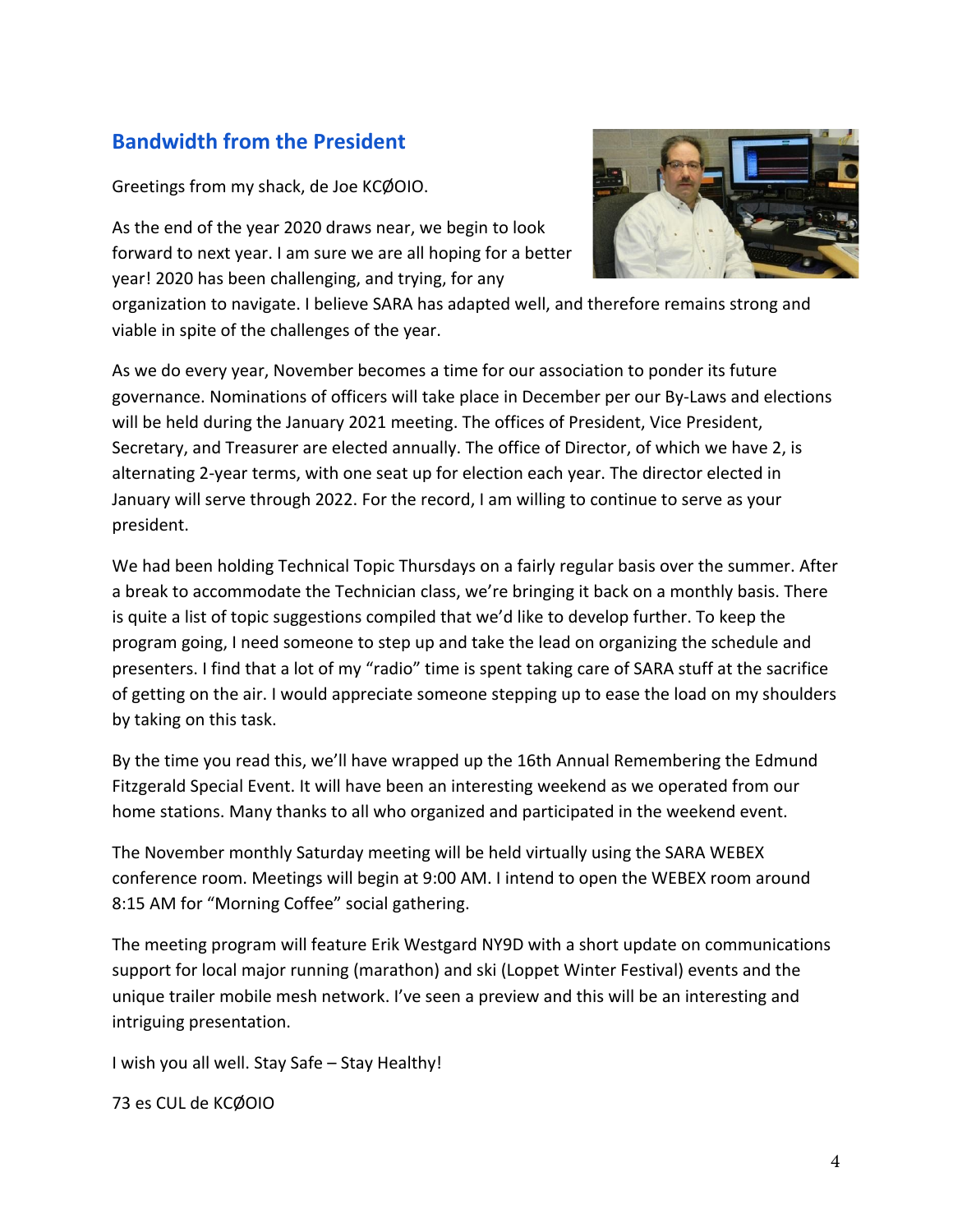# **Four New Hams Complete SARA's First Virtual Technician Class**

Bob Jensen, WØGAF



Following what may have been the longest intermission ever for a SARA licensing class, four of our students passed their license exams at a VE session hosted by the South East Metro Amateur Radio Club (SEMARC). The new hams are:

Dan Gabrielson - KD9QPO, Technician John Hannigan - KF0CCK, Technician Mike Rude - KF0CCL, General Samson Hulme - KF0CCM, Technician

Congratulations and welcome to the hobby. We at SARA are looking forward to assisting these new hams on their amateur radio journey.

You may recall that our Technician class was halted due to COVID-19 concerns and the loss of a facility to conduct classes. In the early days, we were hoping the closing of both the Stillwater Library and Boutwells Landing facilities would be temporary, and that classes could be resumed. That would turn out to be optimistic thinking, as those facilities have still not re-opened.

As many organizations have done, we turned to a virtual model to complete the 2020 Technician class. Conducting class sessions virtually is challenging for both students and instructors. For instructors, the lack of face-to-face interaction makes it difficult to see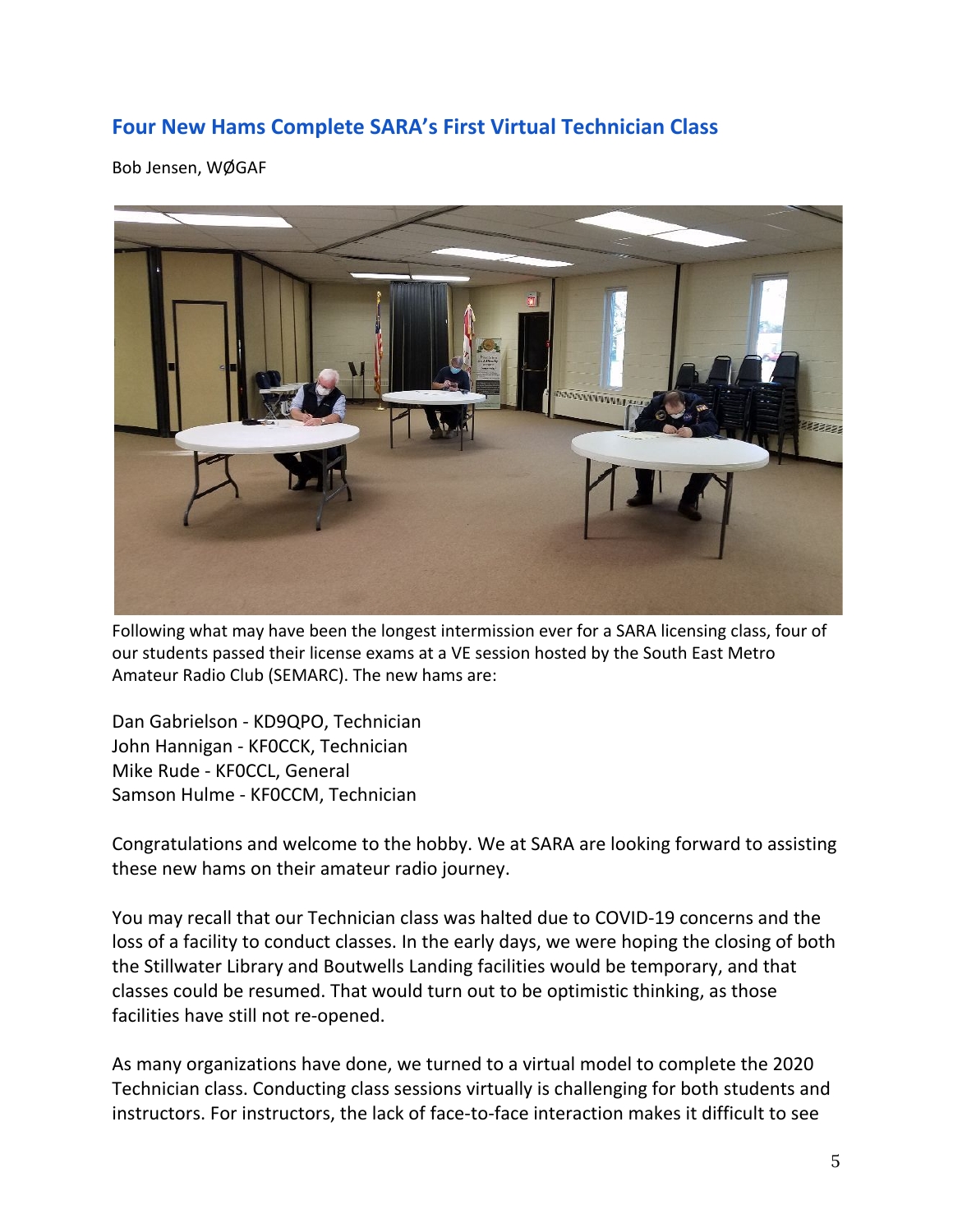when students need more information or clarification on a topic. Also, many of our sessions normally include hands-on interaction with equipment, which is not possible virtually. When students are in the classroom, they are able to lean over to their buddy and confirm their understanding of a concept. They are also able to engage with the instructor individually during a break or after class. These normal learning behaviors for students can be difficult or not possible at all.

We polled both instructors and students to see if they would be willing and able to continue the class virtually. As usual, our instructors stepped up to the challenge and agreed to present their sessions via WebEx. Students were also ready to resume classes virtually so they could get their licenses. SARA's investment in a WebEx account earlier this year meant we had the tools we needed.

The next problem to be solved was to identify a VE session where students could take an exam. The SARA VE Team was not able to operate due to loss of their facility at Boutwells Landing. Finding a new facility, and then developing and implementing COVID safe procedures that would be necessary to conduct a test session was not a feasible option. Fortunately, we discovered that the SEMARC group has been able to resume their VE sessions in a COVID safe manner. Dan Franz – WDØGUP is the VE Coordinator for SEMARC, graciously agreed to reserve space in their October VE session for the SARA students.

With instructors, students, tools, and a VE session in place, SARA's first virtual Technician class was off and running. We had five students that attended the virtual sessions. The virtual sessions also provided an unexpected bonus. As class was starting up, we had a number of people that were interested in learning about ham radio, even though they knew they would not be ready to test with the class. We were able to invite these folks to ride along in our virtual classes, giving them a head start on their ham radio journey. There were certainly some growing pains experienced. Patience and creativity on the part of both instructors and students was key to our success. We've learned some things along the way, and we are prepared to deal with the reality that virtual learning is likely to be our new normal for some time to come. Our thanks go out to the students, SARA instructor team, and SEMARC, for making it possible to complete this class and to bring new hams into the hobby.

Our next virtual SARA class will be a General class to be scheduled sometime in January 2021.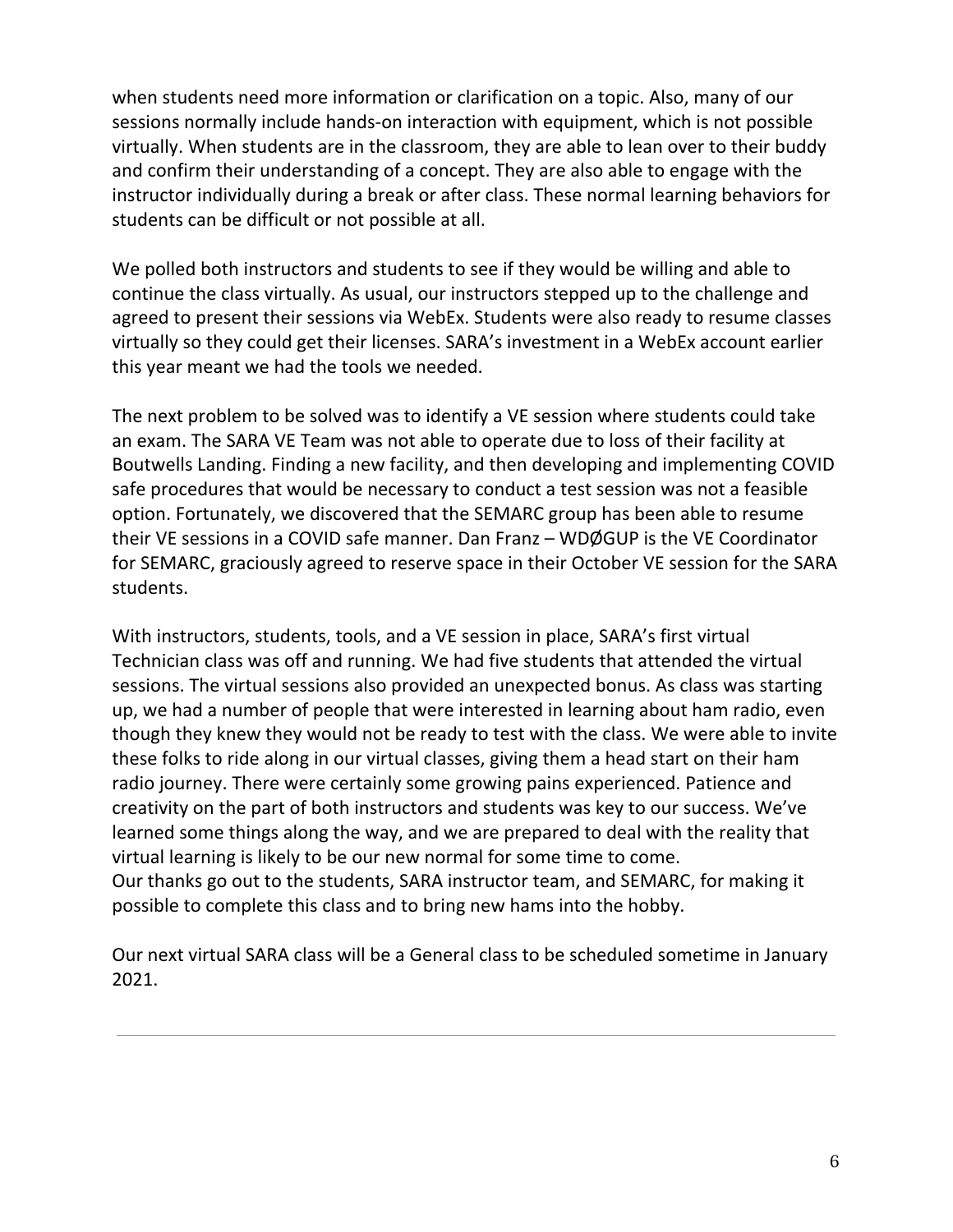# **DID YOU MISS IT???**

Well, the Edmund Fitzgerald Special Event has come and gone. We missed you if you missed it!

There were over 100 time slots that were available for operators to fill. I would have to guess that over 80% were filled. I'm sure elsewhere in this newsletter you'll find a final report from WØOXB as to how many contacts were made. I believe we set a record of over 1,000 contacts!

This was the first year that we included CW and Digital modes with SSB and it worked quite well. Thanks to all who helped organize the operation!

I worked as WØF on 20 and 30 meters and really had a great time. I was in no hurry and found that there were a number of hams who wanted to 'rag chew' and I was happy to do that. I heard several comments from different members who wondered how much time it would take to explain a special event operation to a contact who was not acquainted with our event. I found out there was no problem as I only had two stations who asked what our special event was about. I had pre-programmed a memory in my rig to send,

## *" WØF is a spec evnt being operated to honor the sinking of the Edmund Fitzgerald. Enter WØF on QRZ for full details."*

That seemed to satisfy their questions and made it easy to give my key a rest and just push a memory button hihi.

Those of us who operate also contact other members who are operators to 'get in the log' for a nice certificate that is sent out to all stations who request NØDRX (via email). This year, all of the event operators were asked to email an operating photo to WØOXB for inclusion on the Event Certificate. We're looking forward to seeing that!

So, if you missed it, let's hope we'll hear from you next year. Heck, maybe you'll want to be one of our Special Event operators next year and enjoy being on the end of a 'pile up'.

73, Keith Miller – AGØH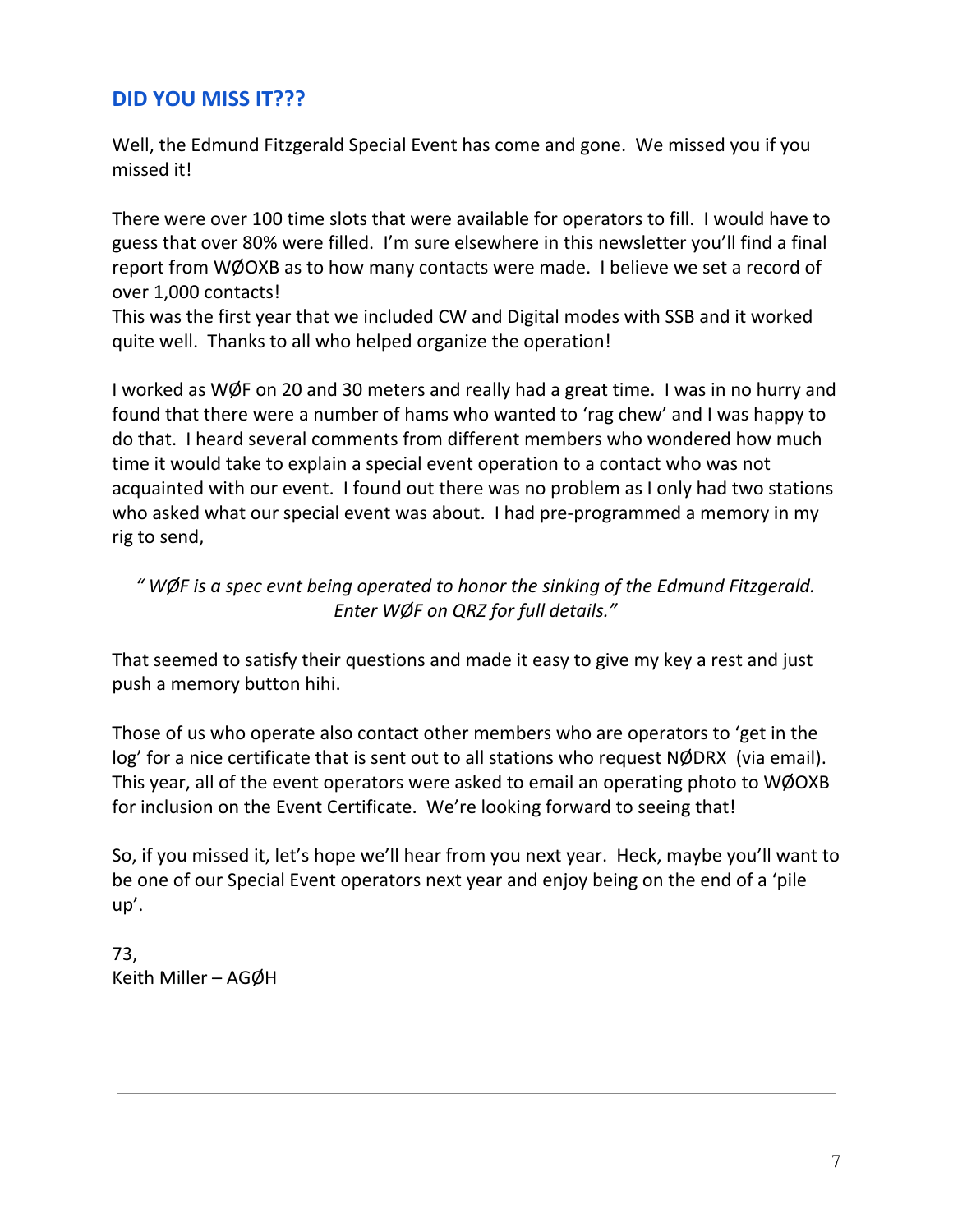### **Remote Base Station Update - Antenna Tuners**

### by Patrick Tice, waOtda@arrl.net



If you have ever operated in an RF-dense environment like a multiple station Field Day event, you know that interference between stations that are near each other is a perennial problem. Usually The problem is receiver front end overload. Spacing out the various antennas and operating on different bands at any given time are the usual solutions.

The HF remote base multiple station location at my location is different, though. Stations WØZSW and WAØTDA

are both available to users 24/7, and may be operated on most of the same bands. Often I am running a third station from my own ham shack. The antennas for all of the stations are designed to work on multiple bands, and all are mated with automatic antenna tuners. This can make for some interesting equipment interactions! At times I will hear the clatter of one of the LDG antenna tuners and I'll know someone is tuning the antenna on one of the stations. Modern automatic antenna tuners store settings for previously used frequencies. They also can initiate the tuning sequence automatically when they sense RF at a frequency that is too far afield of the last frequency operated, so that the transmitter "sees" a match. Usually memorized frequencies are accessed nearly instantly, with the tuner making a single clicking sound.

The fun begins when one station's RF is received by the other nearby station and the second station's automatic antenna tuner mistakes it for RF from its own transmitter. The tuner begins clattering away, trying to find a match on the interfering signal, sometimes in the rhythm of a CW QSO, without ever achieving tuned status. Of course this leaves the second station's tuner in some odd state that is basically useless the next time someone tries to use that station. Tuning has to be done again on that second station in order for the antenna to even be effective on receive.

I've found that others in multiple station environments have also had this problem. The most effective way to deal with it is to reduce power whenever possible. In previous columns I have discussed the RCForb host software's "Security Manager" feature. This allows the station's admin to hide the RF power slider control from the end user interface. That means that the power level can be reduced to allow for minimal interference between stations and cannot be changed from the user interface. Often it doesn't take much of a power reduction to be effective. Generally running 75 watts instead of 100 on SSB will barely be noticeable. My FT8 station, and Icom IC-706M2G and a Butternut HF9V vertical antenna, does quite well with only 30 watts, even for DX. Sometimes I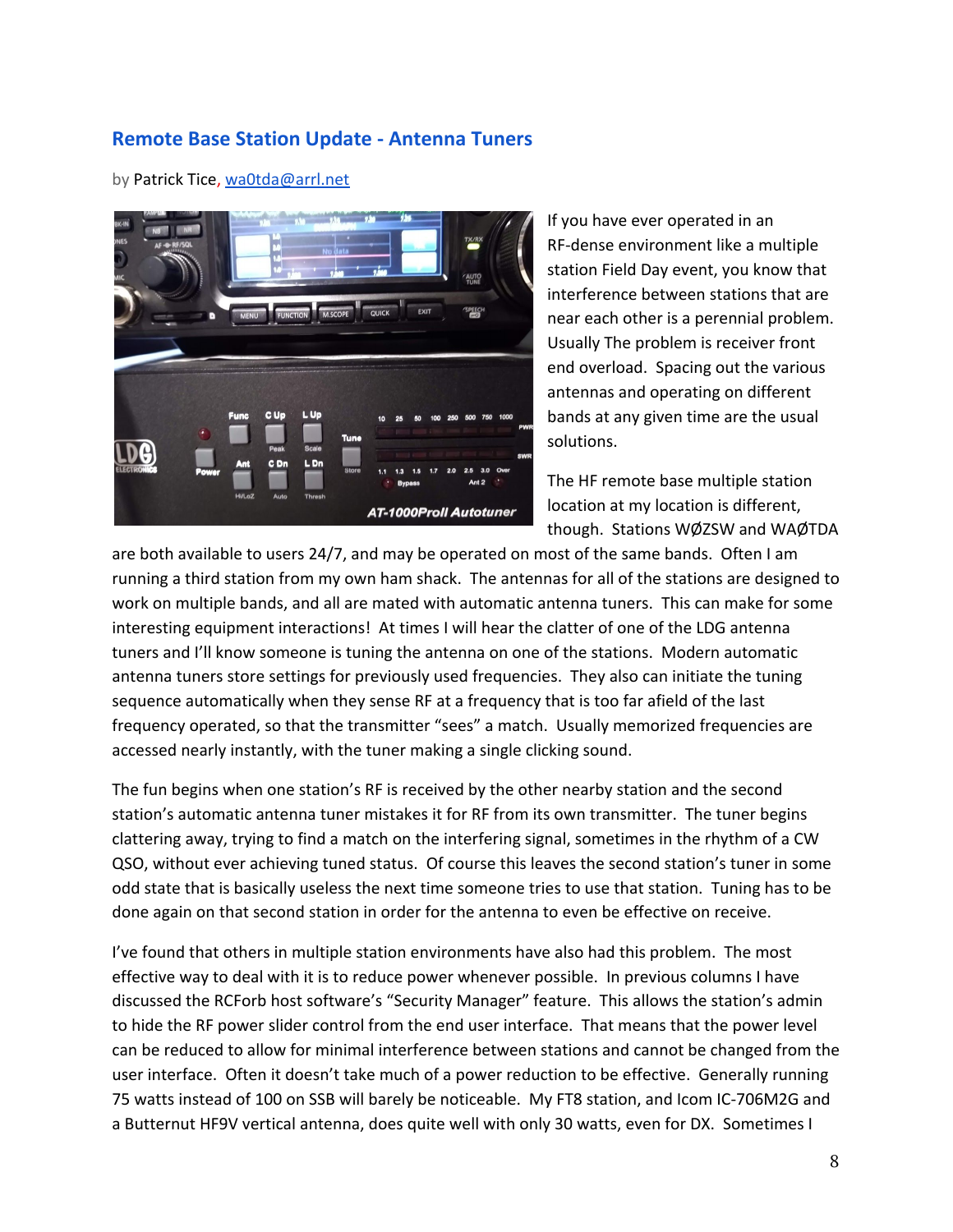use that radio for a quick check in to PICONET on 3.925 MHz SSB and forget to increase the power from the usual 30 watts. I always get through.

The current station setups are as follows:

WØEQO: Kenwood TS-480SAT with LDG autotuner and 300' OXB Special dipole located in rural Park Rapids and isolated from any other HF stations. 160 - 6 m operation. Remote operation only.

WØZSW: Icom IC-7300 with internal tuner or LDG autotuner and 125' off-center coax fed dipole. (Buried feedline) 80 - 6 m operation. Located at WAØTDA QTH. Remote operation only.

WAØTDA: Icom IC-7200 with LDG autotuner and inverted vee maypole multiple dipole system, fed with buried coax. 160 - 6 m operation. Located at WAØTDA QTH. Remote and local operation.

WAØTDA: Icom IC-706M2G with LDG remote tuner at the base of ground-mounted Butternut HF9V vertical, fed underground with hardline. Located at WAØTDA QTH. (Remote and local operation. Private station - no public access.)

As we near another year of successful remote HF operation, I want to thank our SARA members, our volunteers, and our users. 2020 was a year like no other. One of our Piconet net control operators ran the net remotely multiple times from Guatemala, where he was stuck when air travel shut down due to Covid-19. Other users can get on bands their own stations won't cover by operating through the remotes. We will see how the upcoming "snowbird" migration plays out this year, since some of our regular snowbird users may elect to winter here on the frozen tundra instead of travelling.

In any case, we will keep this resource up and running for you!

73 - Pat [wa0tda@arrl.net](mailto:wa0tda@arrl.net)



In this screenshot of the WAØTDA FT8 station on 40 m, the yellow band of RF interference obscures all but the strongest signals.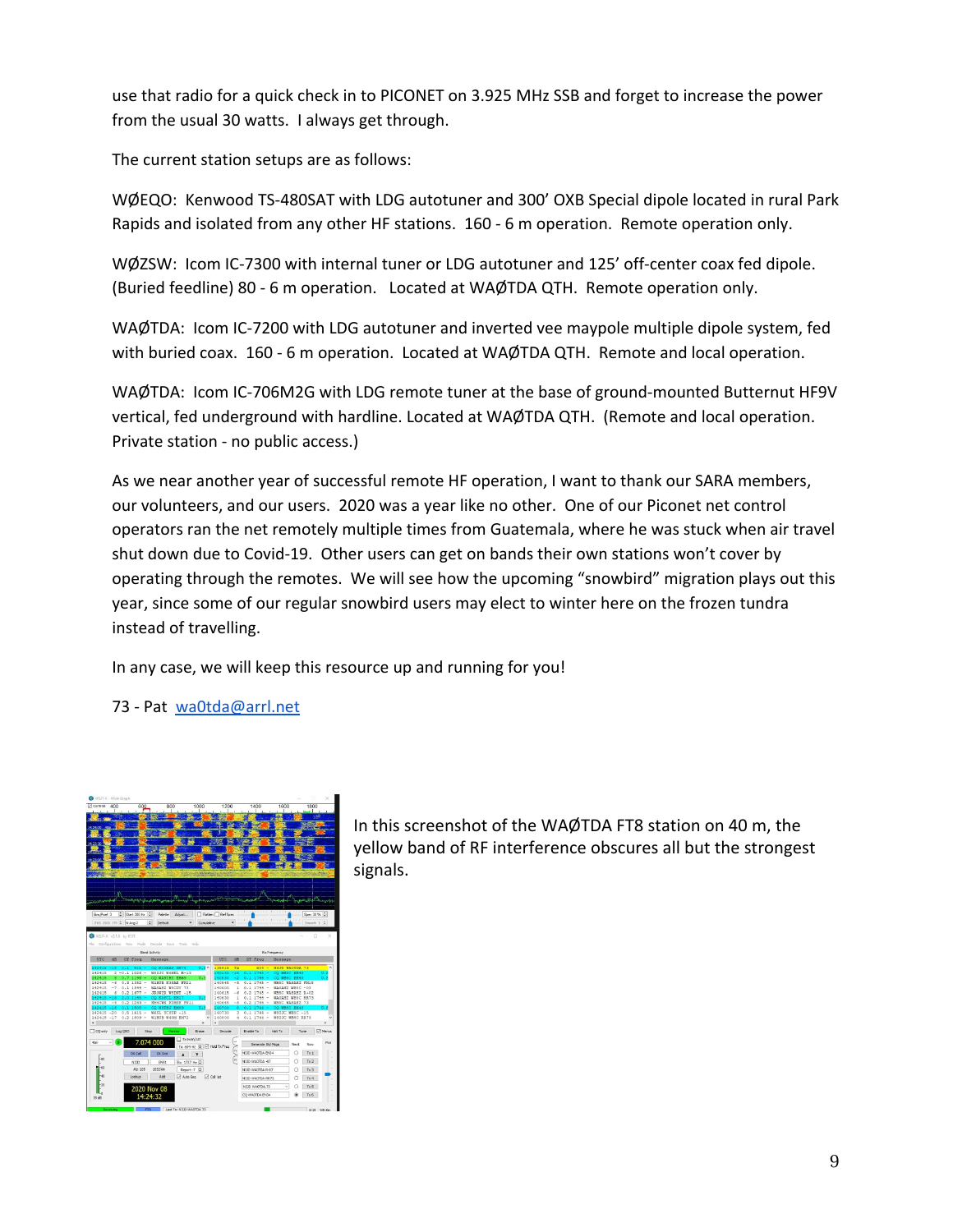# **Membership Dues Update - November 2020**

| Callsign      | <b>First Name</b> | <b>Last Name</b> | <b>SARA Member Through Date</b> |
|---------------|-------------------|------------------|---------------------------------|
| no call       | <b>Dick</b>       | Hammond          | 2021                            |
| no call       | Craig             | Martin           | 2022                            |
| <b>ADØSN</b>  | Rich              | Smith            | 2021                            |
| <b>AEØJT</b>  | Al                | Van Duren        | 2021                            |
| <b>AGØH</b>   | Keith             | Miller           | 2021                            |
| KB9WTB        | Ron               | Jansen           | 2022                            |
| KC9GEJ        | Dan               | Wayner           | 2021                            |
| <b>KCØOIO</b> | Joe               | Heitzinger       | 2021                            |
| KD9QPO        | Dan               | Gabrielson       | 2021                            |
| <b>KDØJTG</b> | Jake              | Heitzinger       | 2021                            |
| <b>KDØLPY</b> | Ray               | Hoyt             | 2021                            |
| <b>KEØIYN</b> | Collin            | O'Connor         | 2022                            |
| <b>KEØQAQ</b> | Pam               | Jungwirth        | 2021                            |
| <b>KEØSCA</b> | Dave              | <b>Baker</b>     | 2021                            |
| <b>KF0CCK</b> | John              | Hannigan         | 2021                            |
| <b>KF0CCL</b> | Michael           | Rude             | 2021                            |
| <b>KF0CCM</b> | Samson            | Hulme            | 2021                            |
| <b>KFØAQF</b> | Paul              | <b>Brandt</b>    | 2022                            |
| <b>KIØB</b>   | Jim               | Stemwedel        | 2021                            |
| <b>KØCFL</b>  | Carl              | Lindholm         | 2021                            |
| <b>KØGCP</b>  | George            | Power            | 2021                            |
| <b>KØSON</b>  | <b>Bruce</b>      | Jungwirth        | 2021                            |
| <b>KØZZT</b>  | Ray               | Pilgrim          | 2023                            |
| N9EZC         | <b>Dick</b>       | Miller           | 2021                            |
| N9JNQ         | Dave              | Iverson          | 2021                            |
| N9TOW         | Doug              | Farrell          | 2021                            |
| <b>NØBJE</b>  | <b>Brian</b>      | Edgell           | 2021                            |
| <b>NØDRX</b>  | Shel              | Mann             | 2021                            |
| <b>NØDXH</b>  | Mary              | Mann             | 2021                            |
| <b>NØODK</b>  | Mike              | Paskeuric        | 2022                            |
| <b>NØUHR</b>  | Tom               | Voigt            | 2021                            |
| W3QLC         | Joe               | Hibberd          | 2021                            |
| W9LHG         | John              | Lyon             | 2022                            |
| <b>WAØKKE</b> | Mike              | Knox             | 2021                            |
| <b>WAØTDA</b> | Pat               | <b>Tice</b>      | 2022                            |
| WB9OKQ        | Lyle              | Miller           | 2021                            |
| <b>WØDIK</b>  | <b>Dick</b>       | Auld             | 2022                            |
| <b>WØGAF</b>  | Bob               | Jensen           | 2021                            |

SARA Memberships run on a calendar year from Jan 1st to Dec 31st, and we have 111 members for 2020. We are now at the time when dues payment for 2021 membership should be made to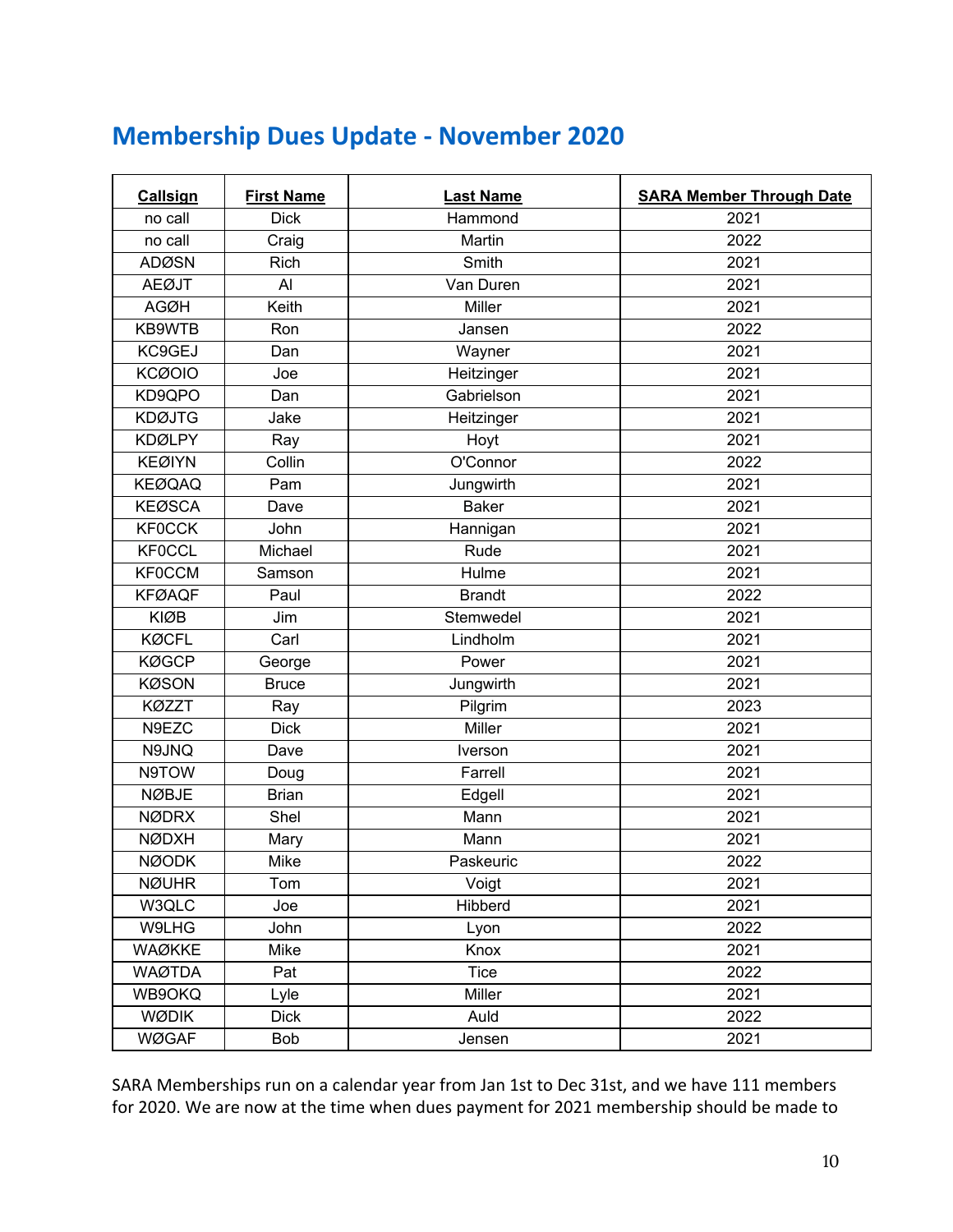prevent forgetting later and having your membership lapse. Late payments will not extend a membership, so best to get it done now!

Please review the accompanying list and if you are not on it, your 2022 dues have not been processed as of November 9th. Those on this list have current memberships that are good until December 31st of the year listed. We currently have 38 members for 2021, which includes 9 who have prepaid through 2022 and 1 prepaid through 2023. Thank you to all who have maintained current membership with timely renewals and prepayments. It helps simplify processing for both the Treasurer and Trustee.

A membership form can be found on the radioham.org website and can be mailed along with your check made out to SARA, to the preferred address of: SARA, 1618 Pine St W, Stillwater, MN 55082. Dues for regular membership is \$20 and associate membership is \$10. Having an amateur radio license is a requirement to be a regular member. A new membership form is in the works, but the old one will work fine for now. We are also nearly ready to release an online payment process set up through PayPal. This will offer the option to eliminate mailing a check and membership form, but will result in a modest service fee in addition to the dues. This will be on the SARA website at radioham.org when it goes live.

Please send any questions as well as updates to your membership or license status to:



### [Trustee@radioham.org](mailto:Trustee@radioham.org)

Go to Radioham.org, then ABOUT, then [Membership Application.](http://www.radioham.org/radioham_files/wp-content/uploads/2018/01/MemberAppForm1801_Fillable.pdf) The PDF application has information about where dues payments should be mailed and how checks should be made out. If you are joining us for the first time, fill out the application and return with your dues. If you are simply mailing in a check, this is also a good time to let us know about any changes of address.

Thanks and we hope to hear you on the air and at upcoming meetings!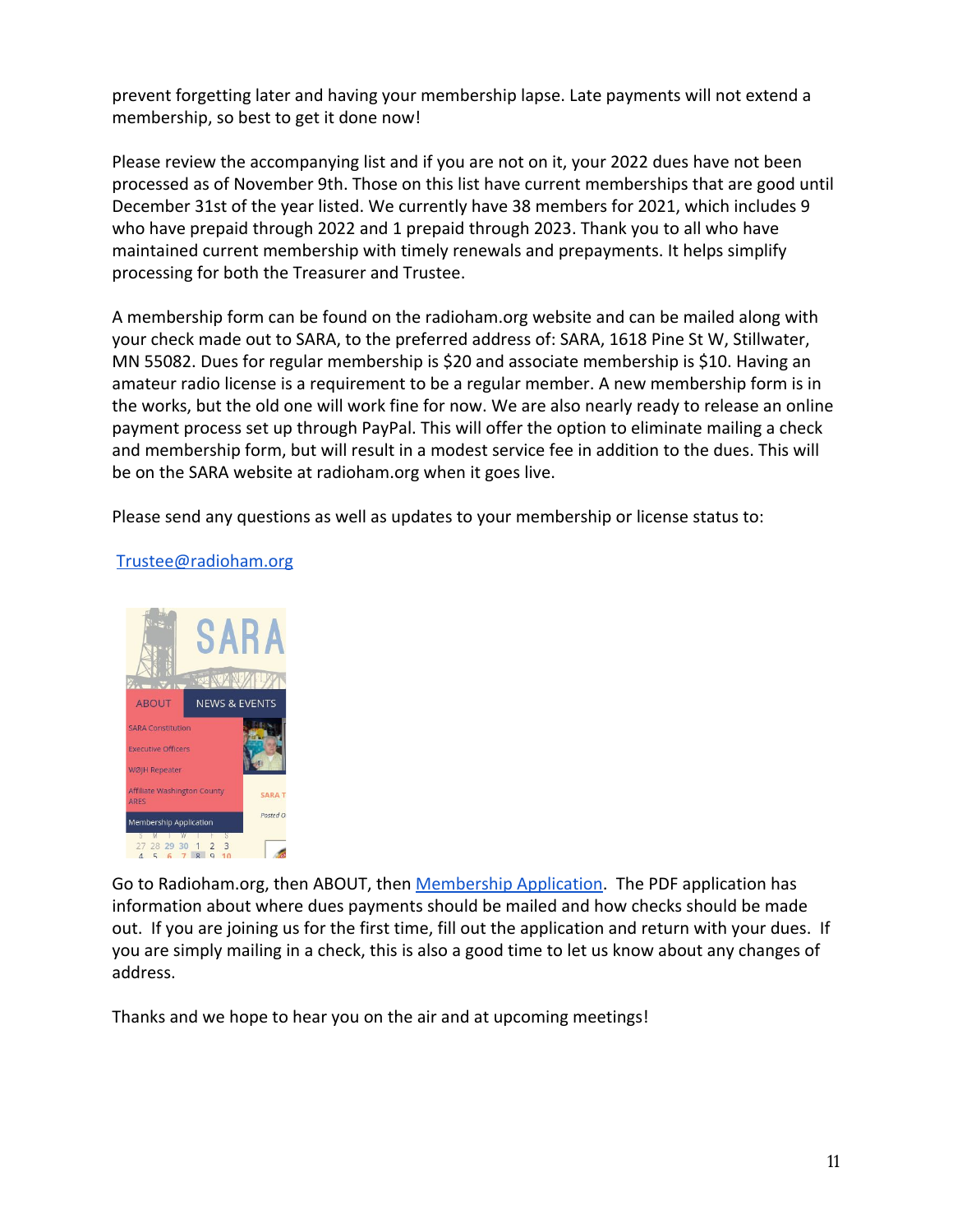# **"Remembering the Edmund Fitzgerald" Special Event (Nov. 6, 7 & 8, 2020) - Part 1**

For the 16th year in a row, SARA has organized and operated this event. But this year was a first and different from all the others. This was the first year we did not operate from Split Rock Lighthouse State Park. With COVID-19, we felt it was not possible to operate as we've done in the past and keep 20+ operators and other attendees safe.



After doing some serious "noodling," we came up with ideas like dropping the event, operating in a small group/groups at Split Rock or operating from our own QTHs. Our decision, based on

Webex online meetings, was to use what we call a "Distributed Operating Stations" (DOS) format. (To be honest; others have done something similar; but to my knowledge, SARA coined the phrase DOS. Maybe we should trademark it?!)

Each volunteer operator was scheduled to participate from their own QTH. Ops chose agreed upon times, frequencies and modes for their operating schedules. Each operated in accordance with their license class and used one of the approved call signs; WØJH (phone) and WØF (CW & Digital). Stations outside our call district appended calls to include their area (e.g., WØJH/VE3, WØJH/8, WØF/8). In other words, we had stations operating simultaneously and using the same call signs, as they are operated on different bands and different modes.

Keeping all this scheduling straight could have been a nightmare had it not been for Joe (KCØOIO). It seems Joe found a very useful online tool to keep track of what we needed; Days, Times, Modes, Bands for all participating Ops. This "SignUpGenius" was exactly what we needed and a godsend!



As I'm writing this a day following the event, we don't have the final tallies for the number of contacts made. Of course, Shel is staying up late (nothing new for him!) to sort, slice and dice the logging data so we know how we did by band, mode, time of day, etc., etc. You'll be seeing all the numbers in Part 2 of this article next month. For now, Shel and I have pretty much agreed (and we don't often do that!); this year's event very likely produced by far, the most contacts over our 16-year history for the event. It's our guess we made ~1,500 contacts.

73 es CUL, Dave (WØOXB)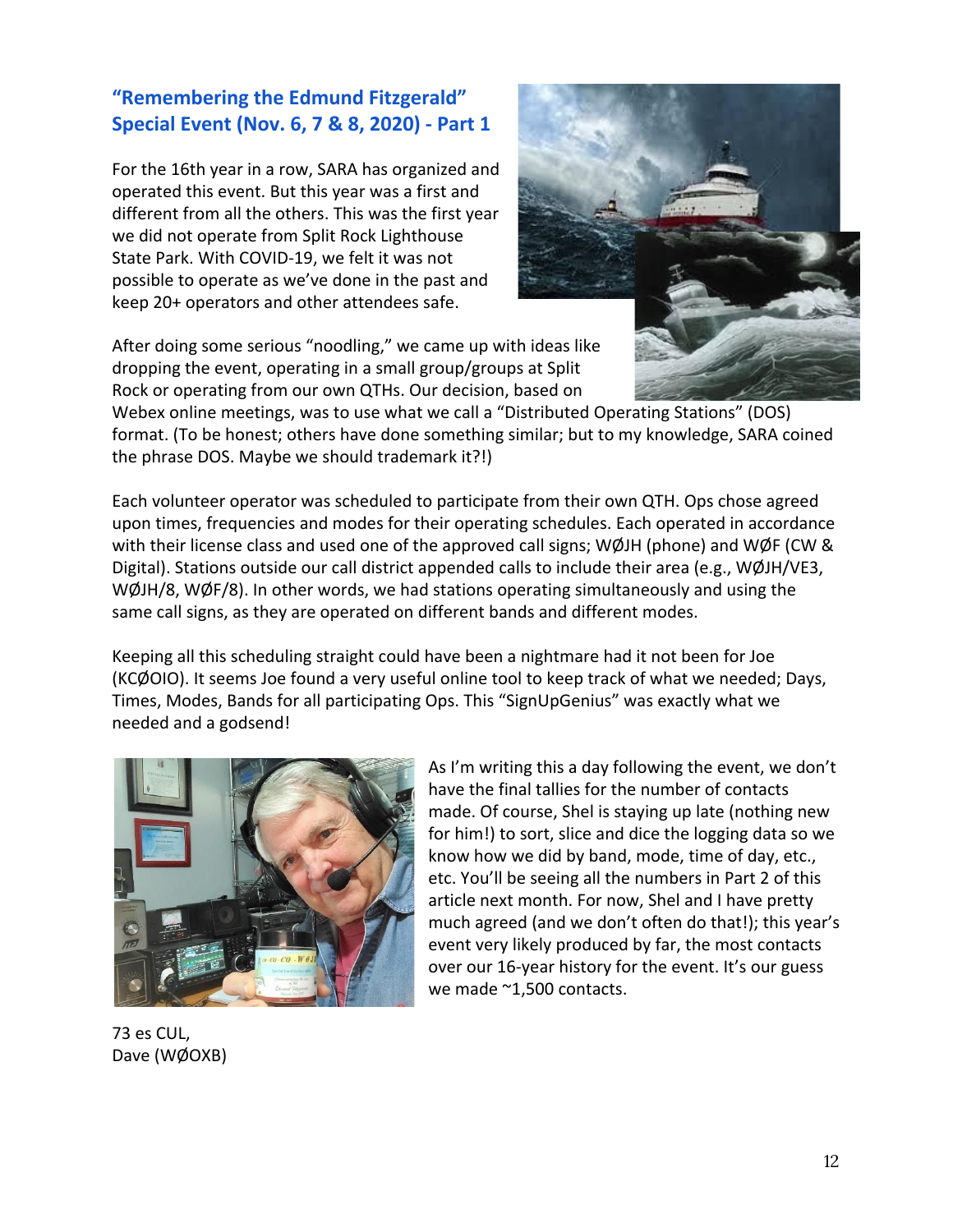# **Upcoming events**

- What? Wait! You haven't paid your 2021 SARA dues yet? Get out the checkbook right now and get it done. (See page 10.)
- SARA Lunchroom M F Noon to ?
- November Meeting: Saturday, November 14 Virtual meeting via Webex
- December Meeting: Saturday, December 12.



# **READ MORE ON OUR [WEBSITE](http://www.radioham.org/)**

# **General Class starting November 5th**

### By K3RA, Rol Anders

I am starting a General Class course on Zoom beginning Thursday, November 5, and running for 9 sessions. Due to holiday breaks, the course ends January 21. Sessions will start at 6:30 Easter Standard Time (2330 UTC), and run 3 hours. No charge, of course. These are the classes sponsored by the National Electronics Museum that we have been holding for years. Please publicize this with anyone you know whom you think would be interested. Those wishing to sign up should email me at roland.anders@comcast.net.

# **A Note from the Editors**

This edition of the 2020 -2021 Signals season is produced on a new platform, Google Docs. It replaces Microsoft Publisher, which has served us well for many years, because it has new features that make editing easier and more universally accessible. We can now accept your article submissions as .docx (Word-compatible) files complete with embedded graphs and photos, something that was a real headache in the old system. Anyone can use their word processing software to create a compatible doc file for submission.

## *Formats for submission of articles*

- Microsoft Word or compatible formats, with file extensions .doc, .docx, etc. Embedded pictures and graphics are okay (and preferred) in this format.
- Text files, either plain text or rich text; .txt, .rtf, etc. **It's easy to just create your document and send it to [wa0tda@gmail.com](mailto:wa0tda@gmail.com) as an attachment if you like.**